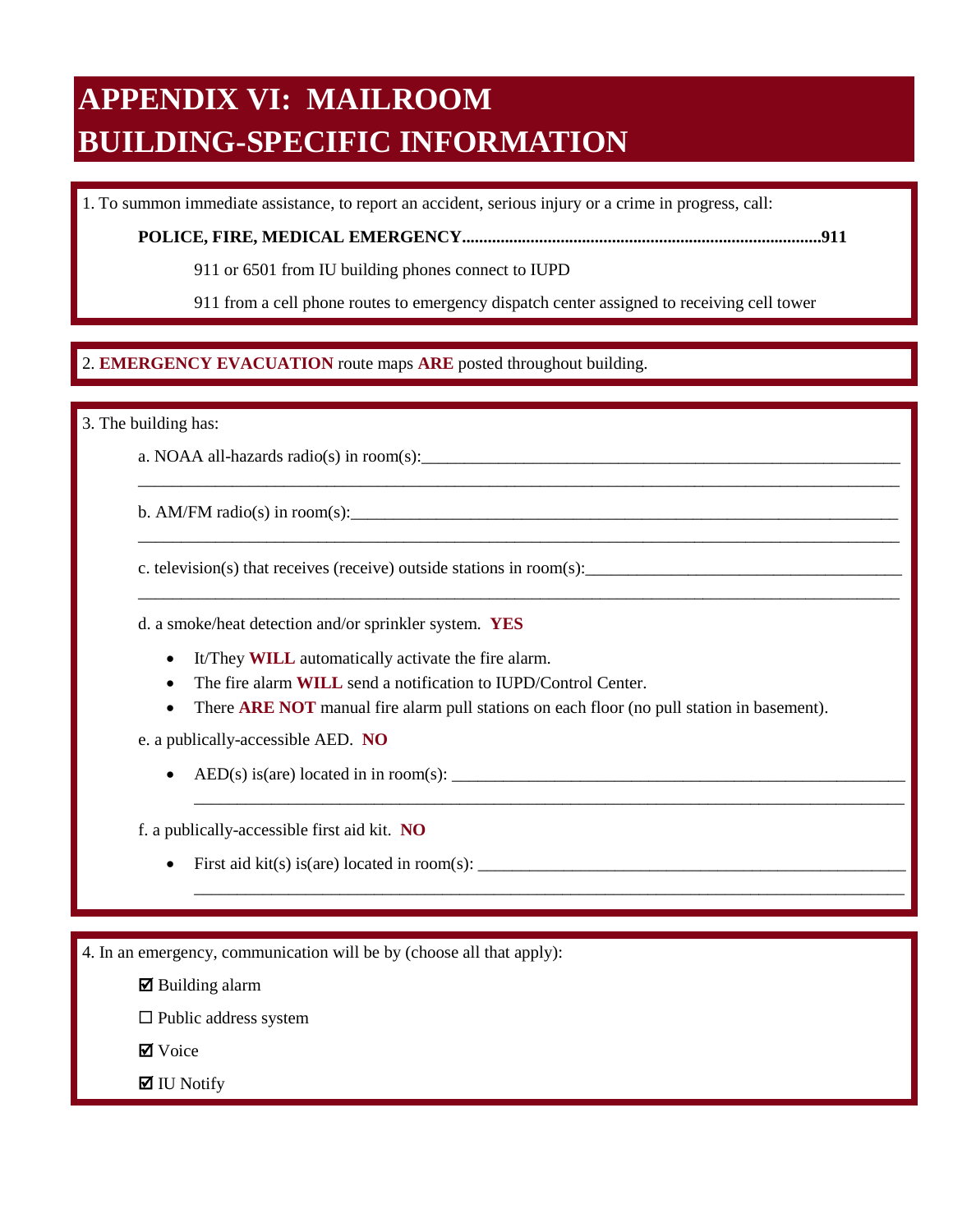## 5. **Emergency Control Committee Chairpersons** are:

| <b>NAME</b> | <b>TITLE</b>             | <b>LOCATION</b> | <b>PHONE#</b> | <b>E-MAIL</b>      |
|-------------|--------------------------|-----------------|---------------|--------------------|
| Wayne James | Chief of Police          | <b>MS116E</b>   | 219-980-7222  | $w$ ljames@iun.edu |
| Kathryn     | University               | <b>RH230</b>    | 219-981-4230  | kmanteuf@iun.edu   |
| Manteuffel  | Environmental            |                 |               |                    |
|             | <b>Health and Safety</b> |                 |               |                    |

## 6. **Emergency Control Committee Members** are:

| <b>NAME</b>      | <b>FLOOR</b><br><b>REPRESENTED</b> | <b>LOCATION</b> | <b>PHONE#</b> | <b>E-MAIL</b>   |
|------------------|------------------------------------|-----------------|---------------|-----------------|
| Kevin Richwalski | <b>Building</b>                    | MR102           | 219-980-6713  | krichwa@iun.edu |

7. When sheltering in place, emergency actions will be coordinated from the IUPD/control center. 7. When **sheltering in place,** emergency actions will be coordinated from the **IUPD/control center**.

 hallway, office or classroom). See EMERGENCY EVACUATION maps on the first floor. 8. In the event of a **tornado**, occupants will shelter on the first floor in an area without windows (such as a restroom, hallway, office or classroom). See EMERGENCY EVACUATION maps on the first floor. 8. In the event of a **tornado,** occupants will shelter on the first floor in an area without windows (such as a restroom,

 9. The procedure for **accounting for building occupants** during an evacuation is for supervisors to take a roll call of employees at the primary evacuation meeting area. Any employees missing or suspected of being trapped inside the building must be reported to Emergency Control Committee Members (clearly identified in yellow/lime green reflective vests).

10. During an emergency evacuation of the building, occupants should go to:

- a. The **primary evacuation meeting area,** which is south of the Mailroom in the parking lot.
- b. During **inclement weather**, the meeting area is the Moraine Student Center lounge (Please do not proceed to this location until roll call has been completed and you have been accounted for.).